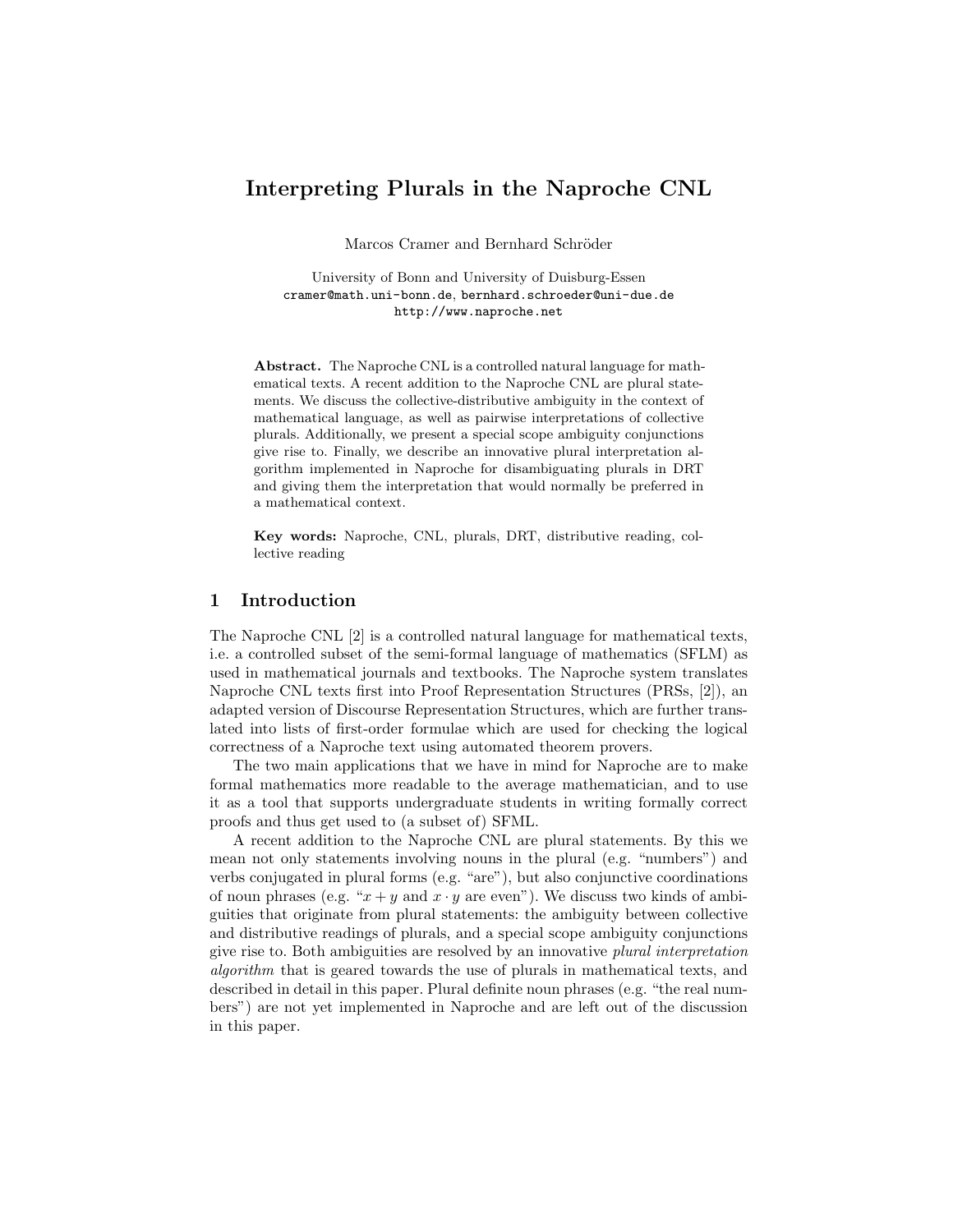2 Marcos Cramer and Bernhard Schröder

### 2 Proof Representation Structures

Proof Representation Structures (PRSs) are Discourse Representation Structures, which are enriched in such a way as to represent the distinguishing characteristics of the mathematical language. For the purpose of this paper, we present a simplified definition of PRSs:

A PRS is a pair consisting of a list of discourse referents and an ordered list of conditions, $<sup>1</sup>$  usually depicted as a box, similarly to a DRS:</sup>



Just as in the case of DRSs, PRSs and PRS conditions are defined recursively: Let  $A, B$  be PRSs and  $d, d_1, \ldots, d_n$  discourse referents. Then

- for any n-ary predicate  $p$  (e.g. expressed by adjectives and noun phrases in predicative use and verbs in SFLM),  $p(d_1, \ldots, d_n)$  is a PRS condition.
- A mathematical formula is a PRS condition.
- $\neg A$  is a PRS condition, representing a negation.
- $-B \Rightarrow A$  is a PRS condition, representing an assumption  $(B)$  and the set of claims made inside the scope of this assumption  $(A)$ .
- $static(A)$  is a PRS condition.

Accessibility in PRSs is defined analogously to accessibility in DRSs: Thus discourse referents introduced in conditions of the form  $\neg A$  or  $B \Rightarrow A$  are not accessible from outside these conditions. We have introduced an additional condition of the form  $static(A)$ , which allows us to represent existential claims with a static rather than a dynamic existential quantification: Thus discourse referent introduced in a condition of the form  $static(A)$  are also not accessible from outside this condition.

# 3 Collective vs. distributive readings of plurals

The following sentence is ambiguous:<sup>2</sup>

(1) Three men lifted a piano.

It can mean either that three men lifted a piano together (in a single lifting act), or that there were three lifting acts, each of which involved a different man lifting a piano. The first is called the collective reading, the second the

 $\frac{1}{1}$  The use of ordered lists rather than sets in the definition of PRSs was motivated in [2]

 $2\,$  A comprehensive overview over plural readings is given by [6].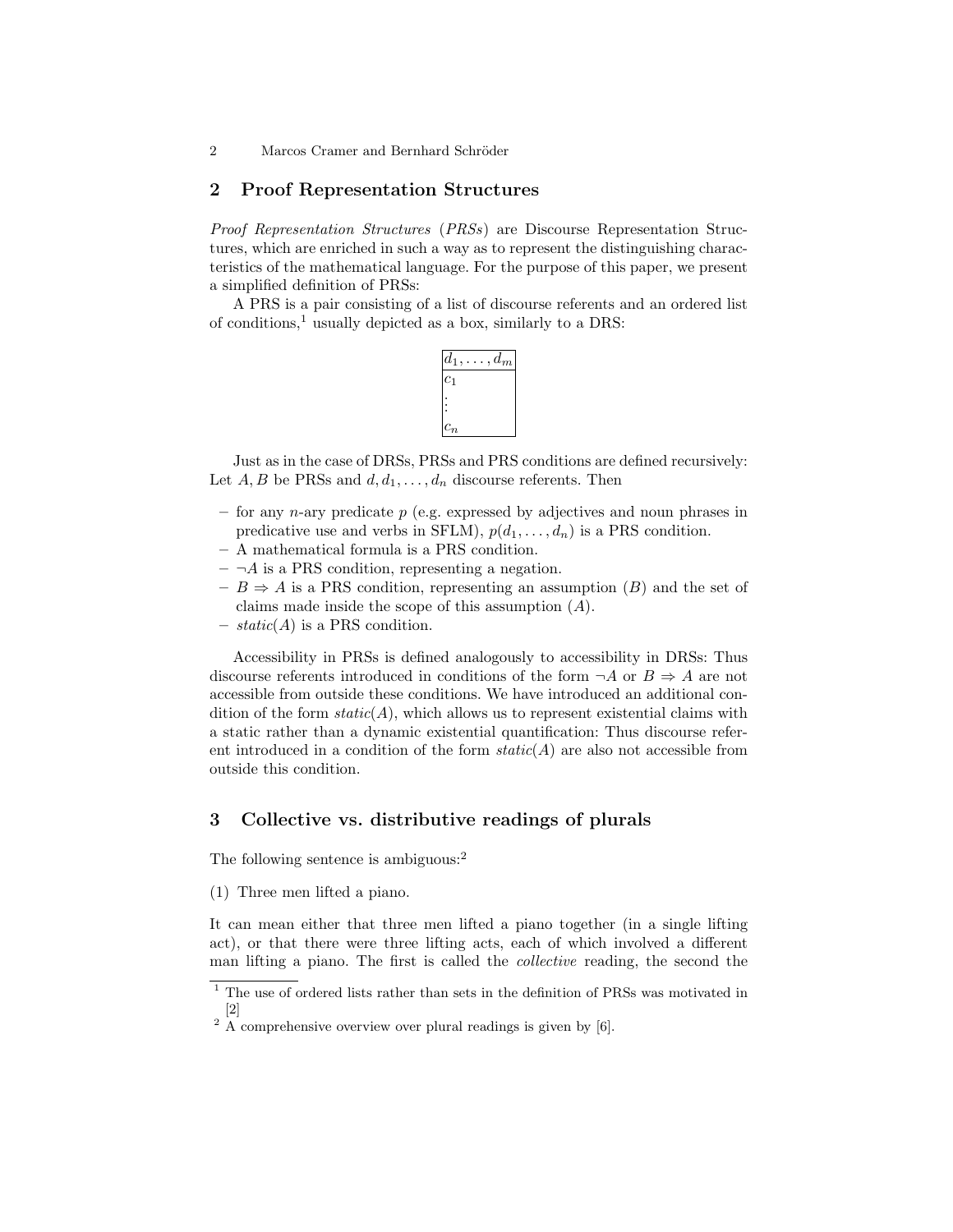distributive reading.<sup>3</sup> The ambiguity arises because the agent of a lifting event can either be a collection of individuals or a single individual.

In SFLM, both the collective and the distributive reading exist:

- (2) 12 and 25 are coprime.
- (3) 2 and 3 are prime numbers.

Instead of (2), one could also say "12 is coprime to 25." So the adjective "coprime" can be used in two grammatically distinct ways, but in both cases refers to the same mathematical binary relation: either it is (predicatively or attributively) attached to a plural NP that gets a collective reading, or it has as a complement a prepositional phrase with "to". When used in the first way, we call "coprime" a collective adjective, when used in the second way, a transitive adjective. We say that the two logical arguments of "coprime" can be grouped into one collective linguistic argument, a plural NP with a collective reading. In general, mathematical adjectives expressing a symmetric binary relation have these two uses (cf. "parallel", "equivalent", "distinct", "disjoint"; in the case of "distinct" and "disjoint", the preposition used for the transitive case is "from" rather than "to"). Other cases of grouped arguments are "x and y commute" (cf. "x commutes with  $y$ ") and "x connects y and  $z$ " (cf. "x connects y to  $z$ "). "x is between y and  $z$ " is an example of an expression with a grouped argument for which there is no corresponding expression without grouped arguments.

Since "prime number" expresses a unary relation, it is not possible to group two of its logical arguments into a single linguistic argument; this explains why (3) can't have a collective reading of the sort that (2) has. Which expressions can have grouped arguments is coded into the lexicon of the Naproche CNL.

An ambiguity like that of (1) can only arise when an expression (here the verb "to lift") has a linguistic argument that can be either a collectively interpreted plural NP or a singular NP (and can hence also be a distributively interpreted plural NP). Such expressions are extremely rare in SFLM. One example that we are aware of is the adjective "inconsistent":

(4)  $\varphi$  and  $\psi$  are inconsistent.

(4) can be mean either that the set of formulae  $\{\varphi, \psi\}$  is an inconsistent set of formulae, or that  $\varphi$  is inconsistent and  $\psi$  is inconsistent. This ambiguity is avoided in Naproche by not marking "inconsistent" as an expression with grouped arguments in our lexicon, so that (4) only has the distributive reading; the collective reading can only be expressed with explicit set notation in Naproche.

#### 4 Scope ambiguity

Another kind of ambiguity of special interest for our treatment of plurals and noun phrase conjunctions is a scope ambiguity that arises in certain sentences containing a noun phrase conjunction and a quantifier:

<sup>&</sup>lt;sup>3</sup> We ignore cumulative readings here, because they play a negligible role in the mathematical contexts we have in mind.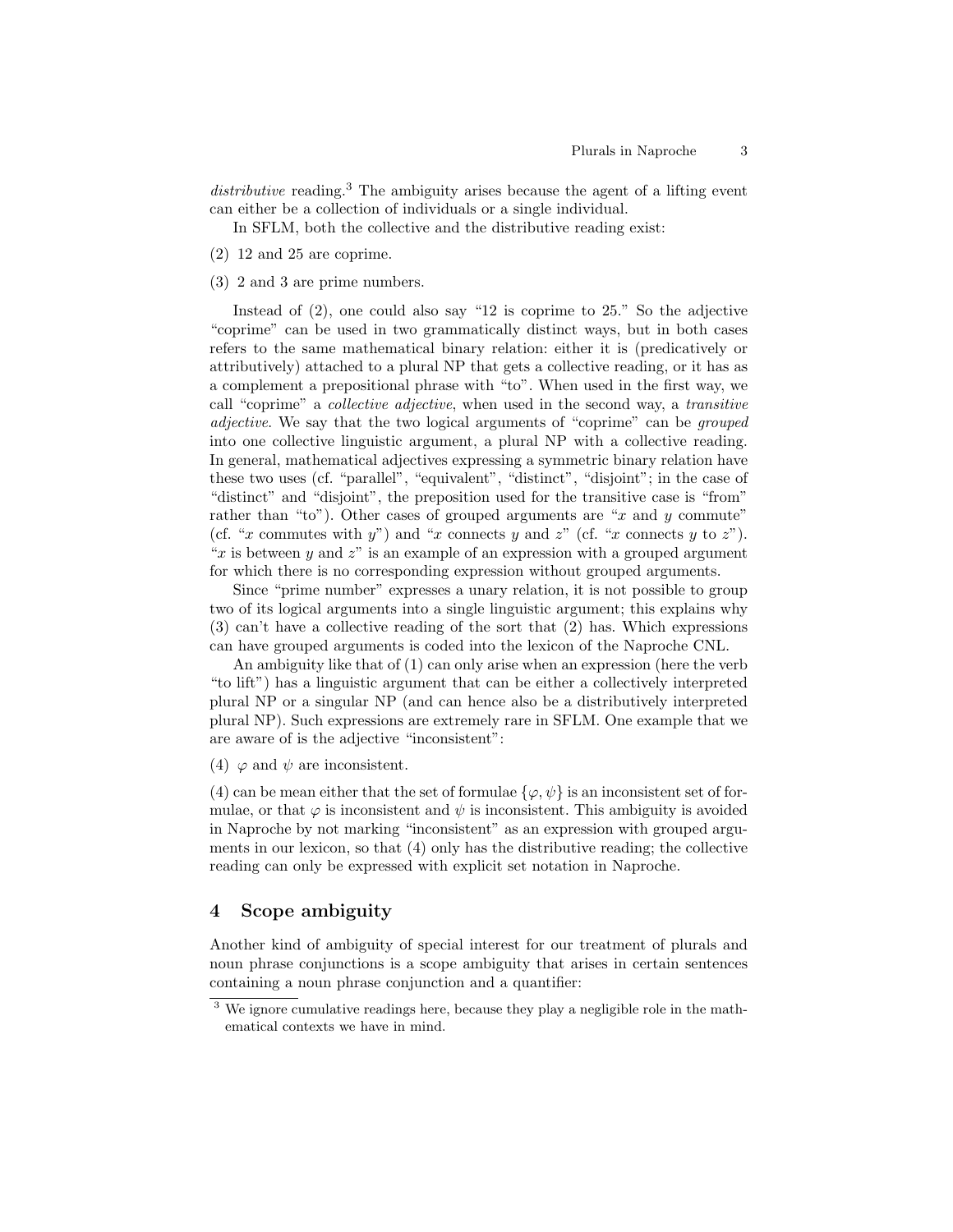- 4 Marcos Cramer and Bernhard Schröder
- (5) A and B contain some prime.

(5) can mean either that A contains a prime and B contains a (possibly different) prime, or that there is a prime that is contained in both  $A$  and  $B$ . In the first case we say that the scope of the noun phrase conjunction " $A$  and  $B$ " contains the quantifier "some", whereas in the second case we say that the scope of "some" contains the noun phrase conjunction. We call the first reading the wideconjunction-scope reading and the second the narrow-conjunction-scope reading.

Sometimes certain considerations of reference or variable range force one of the two readings, as in (6) and (7).

- (6) x and y are integers such that some odd prime number divides  $x + y$ .
- (7) x and y are prime numbers p such that some odd prime number q divides  $p + 1.4$

(6) only has a narrow-conjunction-scope reading, because the existentially introduced entity is linked via a predicate ("divides") to a term  $(*x + y")$  that refers to the coordinated noun phrases individually. (7) on the other hand only has a wide-conjunction-scope reading, because the variable  $p$  must range over the values of both  $x$  and  $y$ , and  $q$  depends on  $p$ .

In general, there is, like in common language use, a strong tendency in SFLM texts to resolve scope ambiguities by giving wider scope to a quantifier that is introduced earlier in a sentence than to a quantifier introduced later in the sentence. This is a principle that we have already long ago adopted into Naproche in order to avoid scope ambiguities in the Naproche CNL. With the addition of coordinated NPs, we extended this principle to their scopes, with the exception of the cases like (6) where another reading is forced by certain syntactical considerations. Section 6 contains an account of how cases like (6) are identified.

# 5 Pairwise interpretations of collective plurals

In SFLM texts, one often sees sentences like (8) and (9), which are interpreted in a pairwise way as in  $(10)$  and  $(11)$ :

- (8) 7, 12 and 25 are coprime.
- (9) All lines in A are parallel.
- (10)  $coprime(7, 12) \wedge coprime(12, 25) \wedge coprime(7, 25)$
- (11)  $\forall x, y \in A \ (x \neq y \rightarrow \text{parallel}(x, y))^5$
- <sup>4</sup> Given that this example is made up, one might ask whether it really occurs in SFLM texts that a plural noun followed by a variable is predicatively linked to a conjunction of terms as in this example. One real example that we found comes from page 4 of [1]: "Notice that 13, 37, 61, ..., are primes p such that  $p^3 + 2$  and  $p^3 + 1$  are squarefree."
- <sup>5</sup> The distinctness condition here can be ignored in the case of reflexive relations like "parallel", but is certainly needed for non-reflexive relations like "coprime" or "disjoint".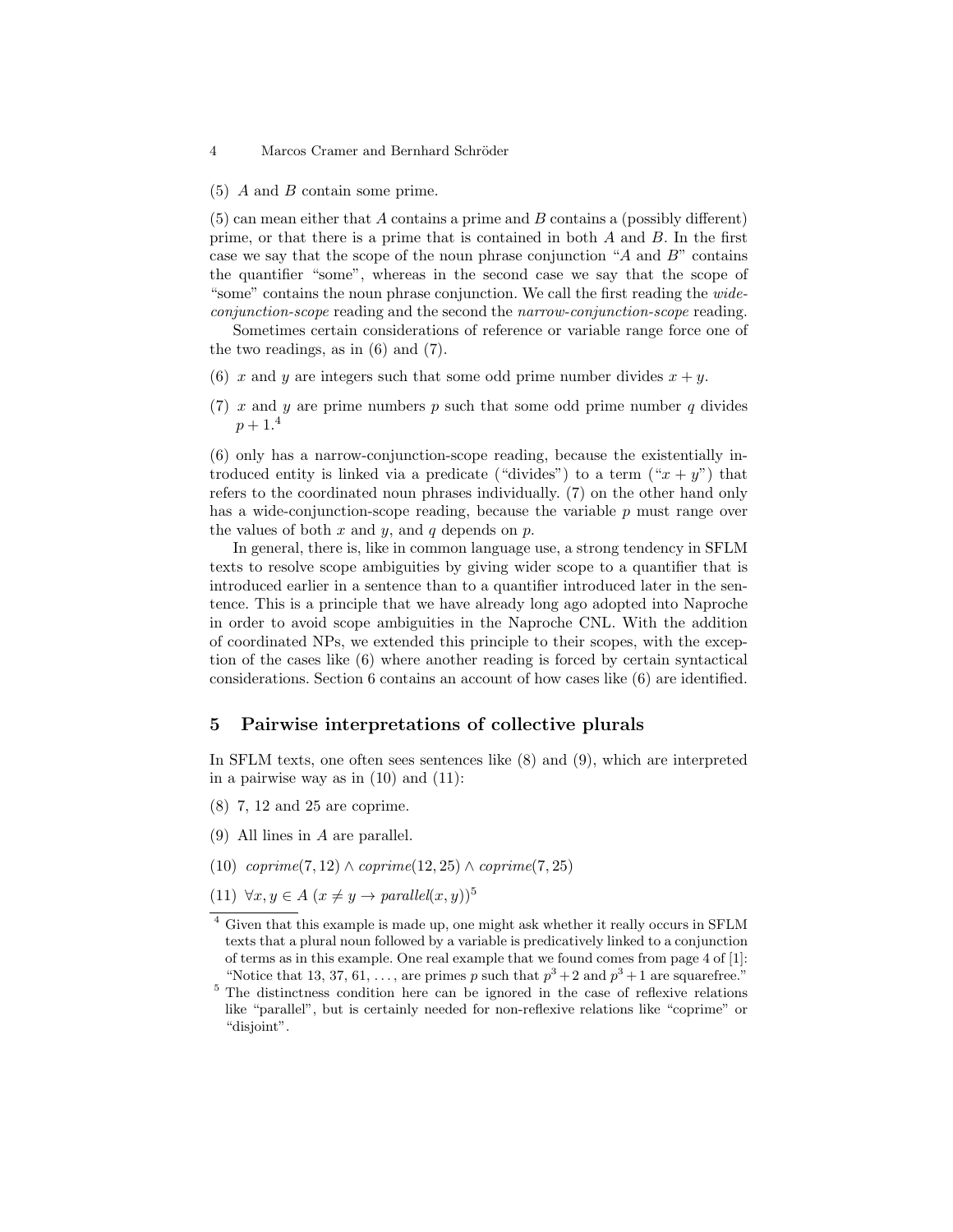Sometimes, especially in connection with the negative collective adjectives "distinct" and "disjoint", this interpretation is reinforced through the use of the word "pairwise", in order to ensure that one applies the predicate to all pairs of objects collectively referred to by the plural NP. But given that this pairwise interpretation is at any rate the standard interpretation of such sentences even in the absence of the adverb "pairwise", we decided not to require the use of the word "pairwise" in the Naproche CNL.

The Naproche CNL allows only this pairwise interpretation for a plural NP that is used as a grouped argument of such a collective adjective. (12) is a sentence where another reading (14) might naturally be preferred to the pairwise interpretation (13) that Naproche assigns to it:

- (12) Some numbers in A and B are coprime.
- (13)  $\exists n, m \ (number(n) \land n \in A \land n \in B \land number(m) \land m \in A \land m \in B \land$  $coprime(n, m))$
- (14)  $\exists n, m \ (number(n) \land n \in A \land number(m) \land m \in B \land coprime(n, m))$

However, it seems to us that such sentences hardly appear in real mathematical texts.

## 6 The plural interpretation algorithm

In the Naproche system, the PRS construction algorithm for the representation of single sentences has been added to the standard threading algorithm for DRS construction (see [4]), and is implemented in Prolog. The algorithm can cope with plurals, plural ambiguity resolution and pairwise interpretations as explained in the previous sections. We illustrate how the algorithm treats plurals by considering the following example sentence:

(15) x and y are distinct primes p such that  $2p+1$  is a square number and some odd prime divides  $x + y$ .

This example has only one natural reading, and illustrates all the natural disambiguation methods mentioned in the previous sections: The plural construction "x and y" is modified by one predicate ("distinct") that needs to be interpreted collectively and by one predicate ("prime") that needs to be interpreted distributively. One of the existential NPs in the such-that clause ("a square number") has to be given a narrow scope, while the other ("some odd prime") has to be given a wide scope. The algorithm specifies a formal procedure to attain this natural reading.

The algorithm works by first producing a preliminary representation (Fig.1):

Here the NP conjunction gets a plural discourse referent  $(p \text{ in Fig. 1})$ , which is linked to the discourse referents of the conjuncts by a plural dref condition. We give the NP conjunction wide scope over all quantifiers introduced later, and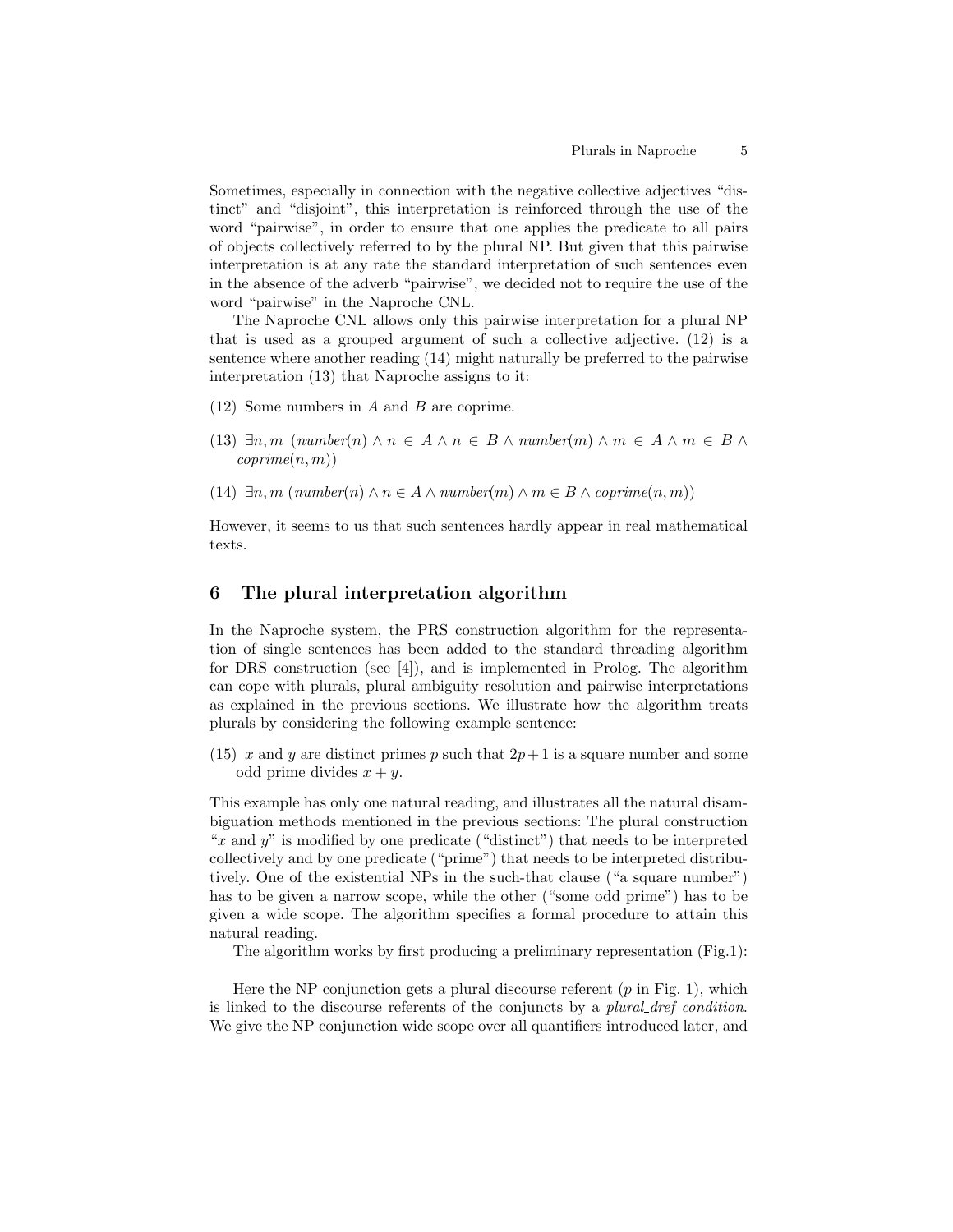6 Marcos Cramer and Bernhard Schröder



Fig. 1. Preliminary PRS

all assertions made in the scope of the plural NP are inserted in a special plural sub-PRS. The plural-dref and plural conditions used in such preliminary PRSs are book-keeping devices and not part of the official PRS language.<sup>6</sup>

The goal of the algorithm is to eliminate the plural discourse referents in favour of the singular discourse referents they subordinate. This has to be done separately for the distributively and collectively interpreted parts. The distributive interpretations opens a scopus, in which there may occur dependent variables. The algorithm consists of five steps, which can be summarized as follows: For each plural referent:

- 1. Mark the collective uses of the plural referent.
- 2. Mark the distributive uses of the plural referent and dependent variables.
- 3. Separate the scopus of distributive uses of the plural referent from the rest.
- 4. Replace collective variable occurrences.
- 5. Replace distributive variable occurrences.

Now we describe each of the steps more formally:

1. Marking the collective uses of the plural referent: In the plural sub-PRS, we mark every PRS condition which consists of a predicate that has the plural discourse referent as grouped argument ("distinct( $p$ )" in the example PRS, marked by boldface). That the plural discourse referent is a grouped argument is derived from the fact that the number of arguments, with which the predicate appears in the plural sub-PRS, is one less than its logical number of arguments fixed in the lexicon, and from the fact that the lexicon specifies the possibility of grouping two of its arguments into one.

 $^6$  Alternatively, one may consider these conditions as extensions of the PRS language, in which case the semantics of the plural condition has to be an underspecified semantics in the sense of [3], which represents the different scopal interpretations of the plural NP.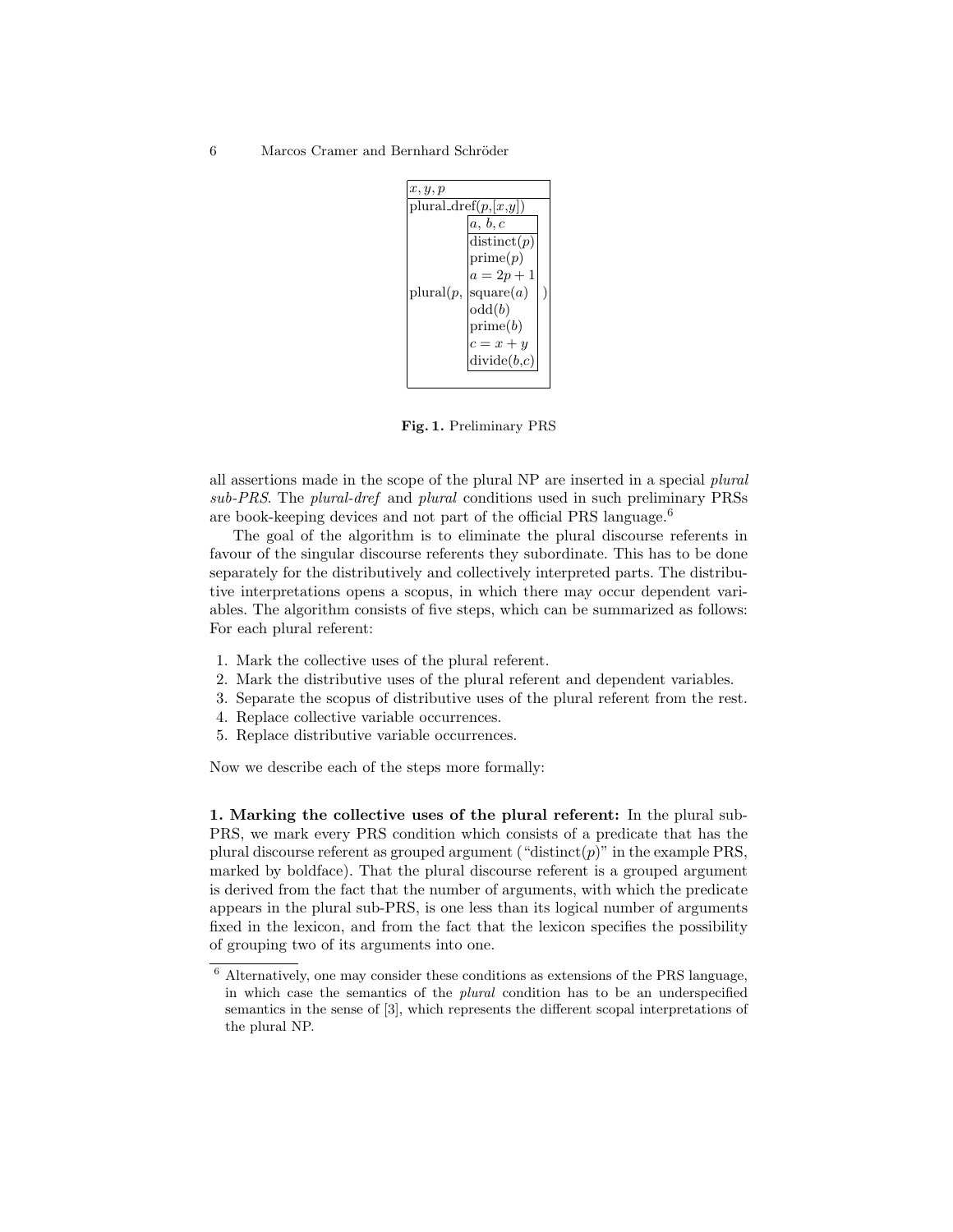

2. Marking the distributive uses of the plural referent and dependent variables: In the plural sub-PRS, we recursively mark (in the figure by underlining) all PRS conditions that were not marked in step 1 and contain the plural discourse referent or a marked discourse referent, and all discourse referents contained in a PRS condition marked in this way, until no more conditions and discourse referents can be marked by this process:



3. Separating the scopus of distributive uses of the plural referent from the rest: All discourse referents and PRS conditions in the plural sub-PRS not marked in step 2 get pulled out of the plural sub-PRS and inserted into its super-PRS:<sup>7</sup>

<sup>7</sup> Since this step moves discourse referents and conditions around, one might wonder whether it can cause formally bound variables to become free. This, however, is impeded by the recursive procedure in step 2: If a certain discourse referent stays in the plural sub-PRS, no condition containing this discourse referent can be pulled out of the plural sub-PRS.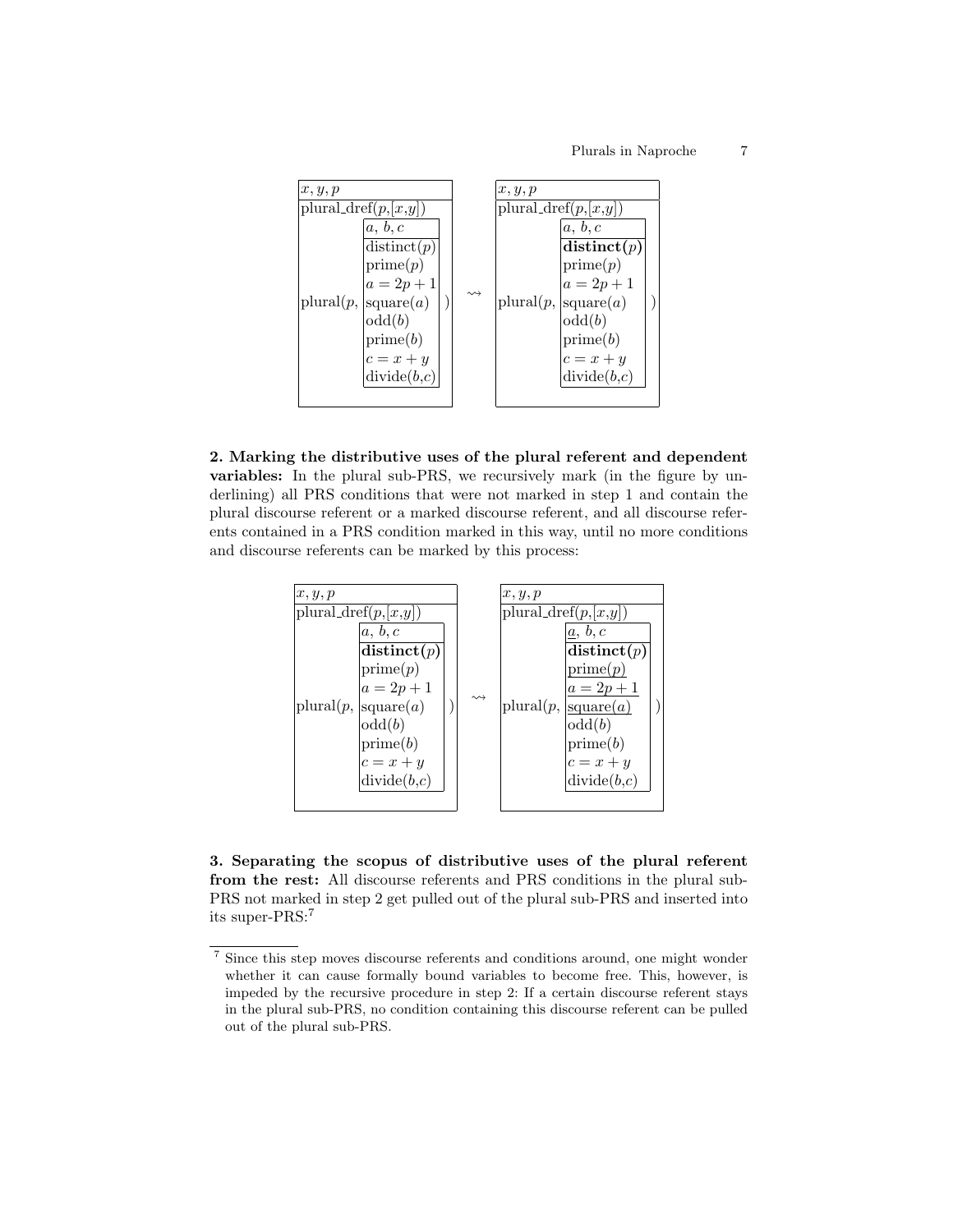8 Marcos Cramer and Bernhard Schröder



4: Replacing collective variable occurrences: For every PRS condition  $p(d)$  with grouped argument d, and every pair  $d_1, d_2$  of distinct discourse referents linked to d via a plural dref condition, we create a PRS condition of the form  $p(d_1, d_2)$  and remove the original PRS condition  $p(d)$  (in our example this amounts to replacing "distinct(p)" by "distinct(x, y)"):



5. Replacing distributive variable occurrences: For every discourse referent d linked to the plural discourse referent  $p$ , we make a static copy of the plural sub-PRS in which every instance of  $p$  is replaced by  $d$ , removing the original plural sub-PRS: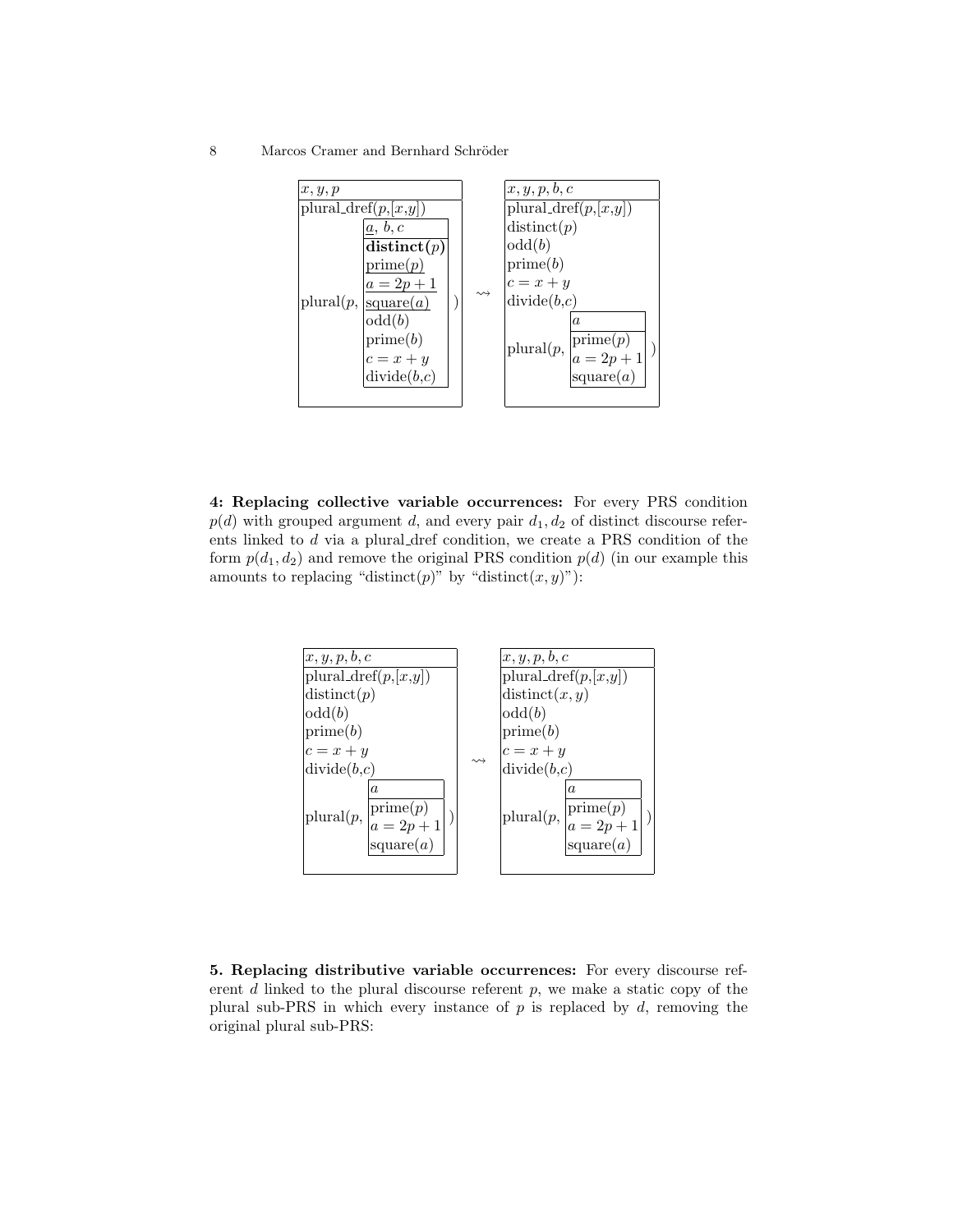

The final PRS corresponds to the natural reading of sentence (15) that we described at the beginning of this section.

# 7 Related and Future Work

The syntax of Attempto Controlled English (ACE) allows plurals, which are interpreted in ACE in an unambiguous way [8]. The disambiguation used by ACE is very distinct from Naproche's: while Naproche gives preference to distributive and wide-conjunction-scope readings, ACE allows only collective and narrowconjunction-scope readings, unless the word "each" is used. This difference is due to the fact that for Naproche we focused on the interpretations common in SFLM, whereas ACE took the English language as a whole into account. Our focus on mathematical language also made it important for us to treat "x and y are coprime" and "x is coprime to  $y$ " as logically equivalent, which ACE does not do.

ForTheL, the controlled natural language of the System for Automated Deduction (SAD), a project with similar goals to Naproche, already included the two uses of words like "parallel" and "to commute" and produced the same representation no matter in which way they were used [7].

At the moment, Naproche does not yet allow anaphoric pronouns like "it" and "they". When Naproche is extended to allow them, some rules specifying how to control the many ways in which an anaphoric antecedent for "they" can be chosen (see [5]) will have to be specified and implemented, again with special attention to existing usage in SFLM.

# 8 Conclusion

We have implemented a plural intepretation algorithm that can handle a number of constructs related to plurals in a way that seems desirable for a mathematical